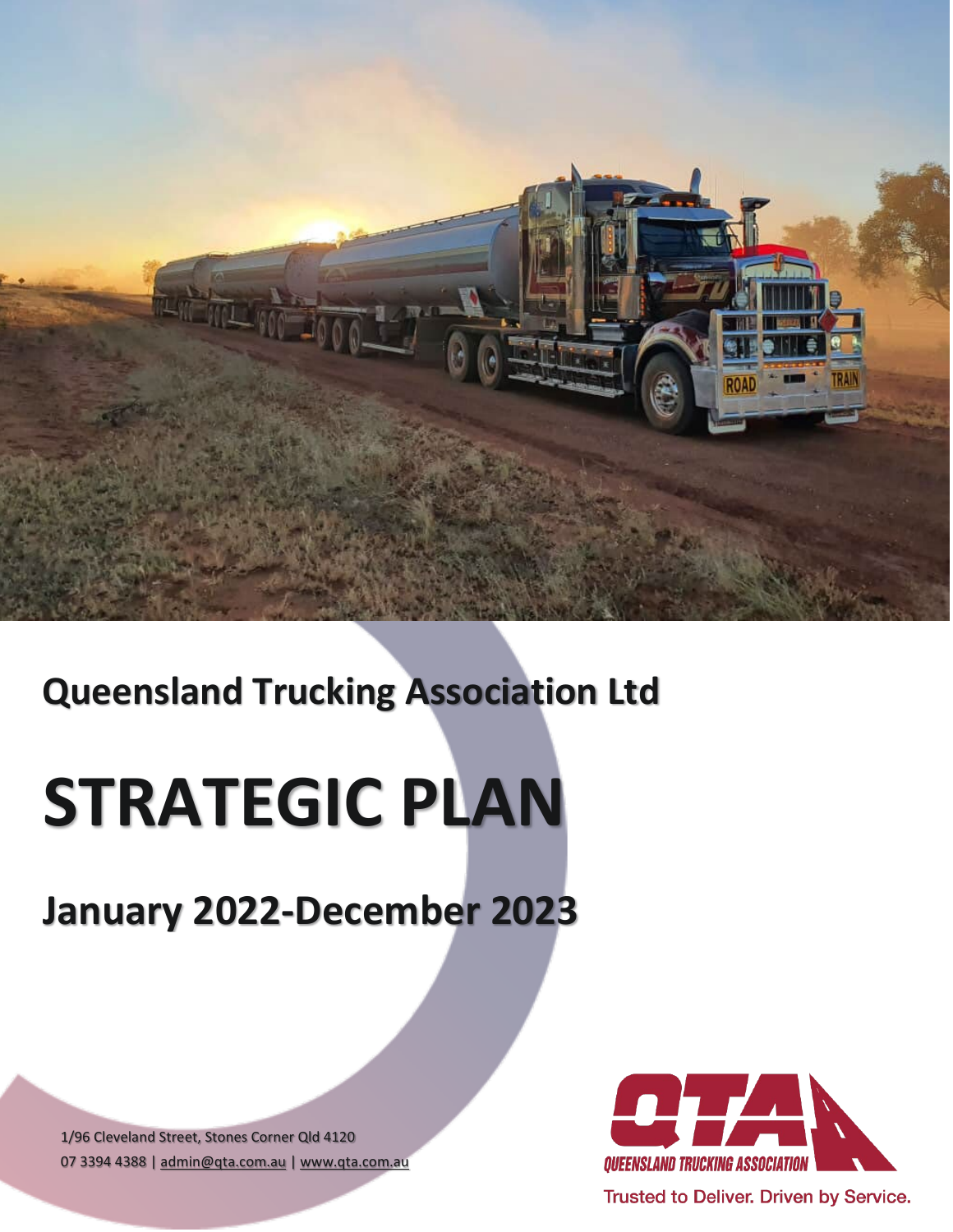# **Table of Contents**

| Approved by:            | <b>Endorsed by Board:</b> |
|-------------------------|---------------------------|
| Name:                   | Name:                     |
| Gary Mahon              | Paul Kahlert              |
|                         |                           |
| Title:                  | Title:                    |
| CEO / Company Secretary | President                 |
|                         |                           |
| Signature:              | Signature:                |
| waan                    |                           |

Date approved / endorsed: 13 May 2022

Trusted to deliver, Driven by Service

 $2|P \text{ a } q e$ 

1/96 Cleveland Street, Stones Corner Qld 4120 07 3394 4388 | admin@qta.com.au | www.qta.com.au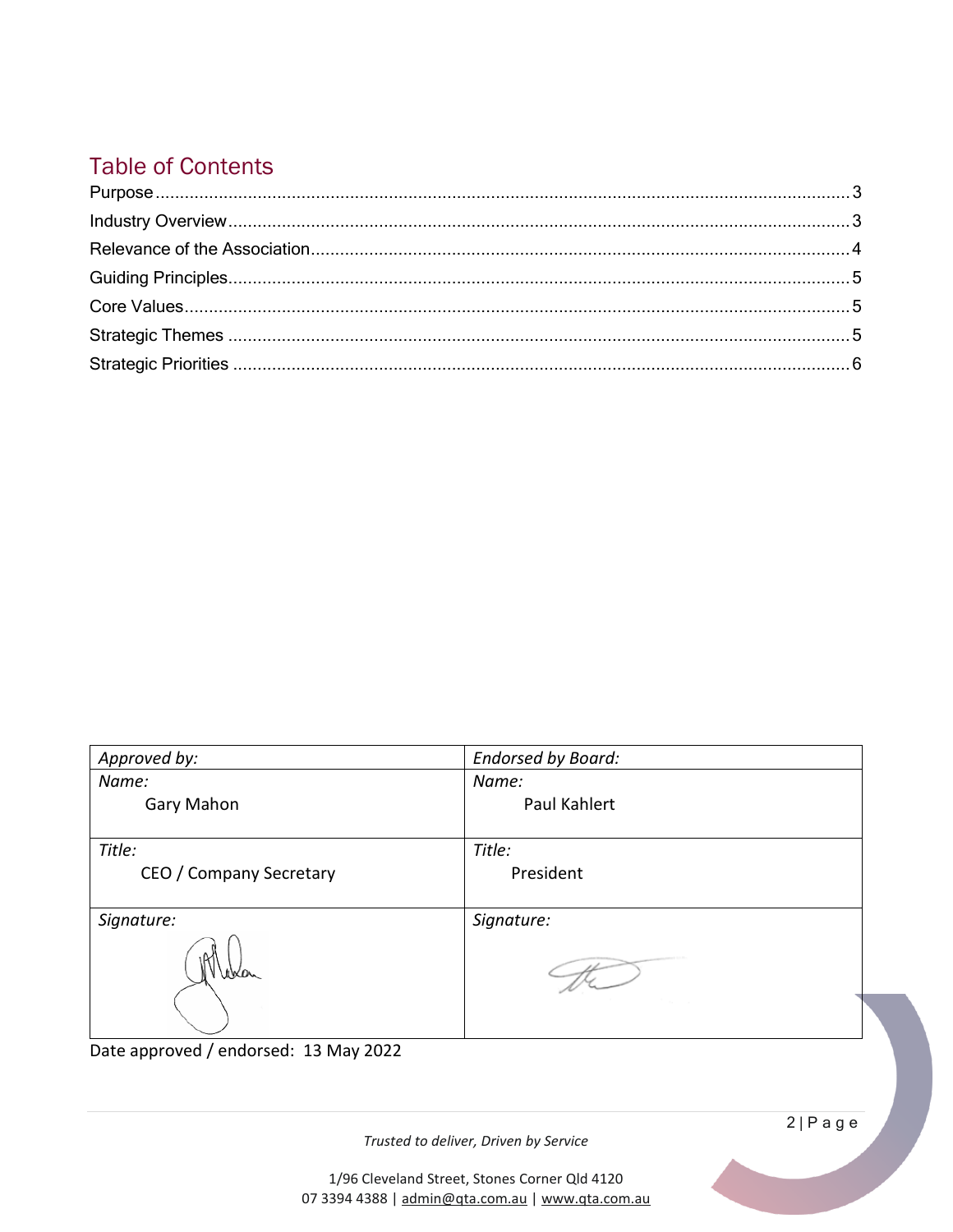#### <span id="page-2-0"></span>Purpose

The purpose of the QTA is to ensure that regulation is reflective of contemporary industry practices in all areas relating to safety, productivity, efficiency, and viability of the road freight industry to ensure the industry is a top quartile productivity performer against international benchmarks.

This plan sets the strategic direction of the Association for a two-year period. It is used to inform the Association's priorities and identify objectives to set the future direction of the QTA. The Strategic Plan will be reviewed by the Board prior to its expiry and changes adopted, where necessary, through consultation.

### <span id="page-2-1"></span>Industry Overview

The road freight industry is a significant contributor to the economy at 8.6% of GDP and is a vital industry to the community employing approximately 205,000 people. According to the Organisation for Economic Cooperation and Development (OECD), Australia's freight task is the fifth largest in the world (OECD, 2018a). The freight task is more than 750 billion tonne kilometres and a multi modal approach from road, rail, sea and air work combine together to transport goods around the country in a safe, efficient and productive manner. Queensland road freight transported approximately 490 million tonnes kilometres of that freight in 2021 travelling approximately 17 billion kilometres.

Australia's population growth rate is among the highest of OECD nations (OECD, 2108b) and is expected to double to 43 million people by 2066 (ABS, 2018a), hence freight volumes are predicted to grow 26% by 2026 (National Transport Commission, 2016).

The industry is known for its resilience and is heavily relied upon to service communities in times of natural disaster. Servicing Australia's geographical footprint of communities requires an all-weather road network to cater for high productivity truck and trailer combinations to deliver around the country safely and efficiently.

A coordinated multi-modal approach is needed to fulfil this rapidly growing and increasingly complex freight task. Freight that is moved by sea, air or rail modes is reliant on road transport for distribution of freight into urban, regional, and remote communities. A major strength of road transport is that there is no substitute transport mode that can perform 'last kilometre' delivery.

Despite the reliance on road freight in this country, without investment in a nationally connected freight route to mitigate against natural disasters and improve efficiency and productivity, the pressure of keeping any road freight business viable will significantly increase.

The road freight industry is also confronted by ongoing challenges that continue to impact the viability of the sector for many road freight operators. Challenges including workforce and skill shortages, rapid changes in technology, vehicle autonomy, movement into the renewable energy space, emissions reduction, road congestion and the ever-increasing burden and cost of complex regulatory requirements.

*Trusted to deliver, Driven by Service*

1/96 Cleveland Street, Stones Corner Qld 4120 07 3394 4388 | [admin@qta.com.au](mailto:admin@qta.com.au) | [www.qta.com.au](http://www.qta.com.au/) 3 | Page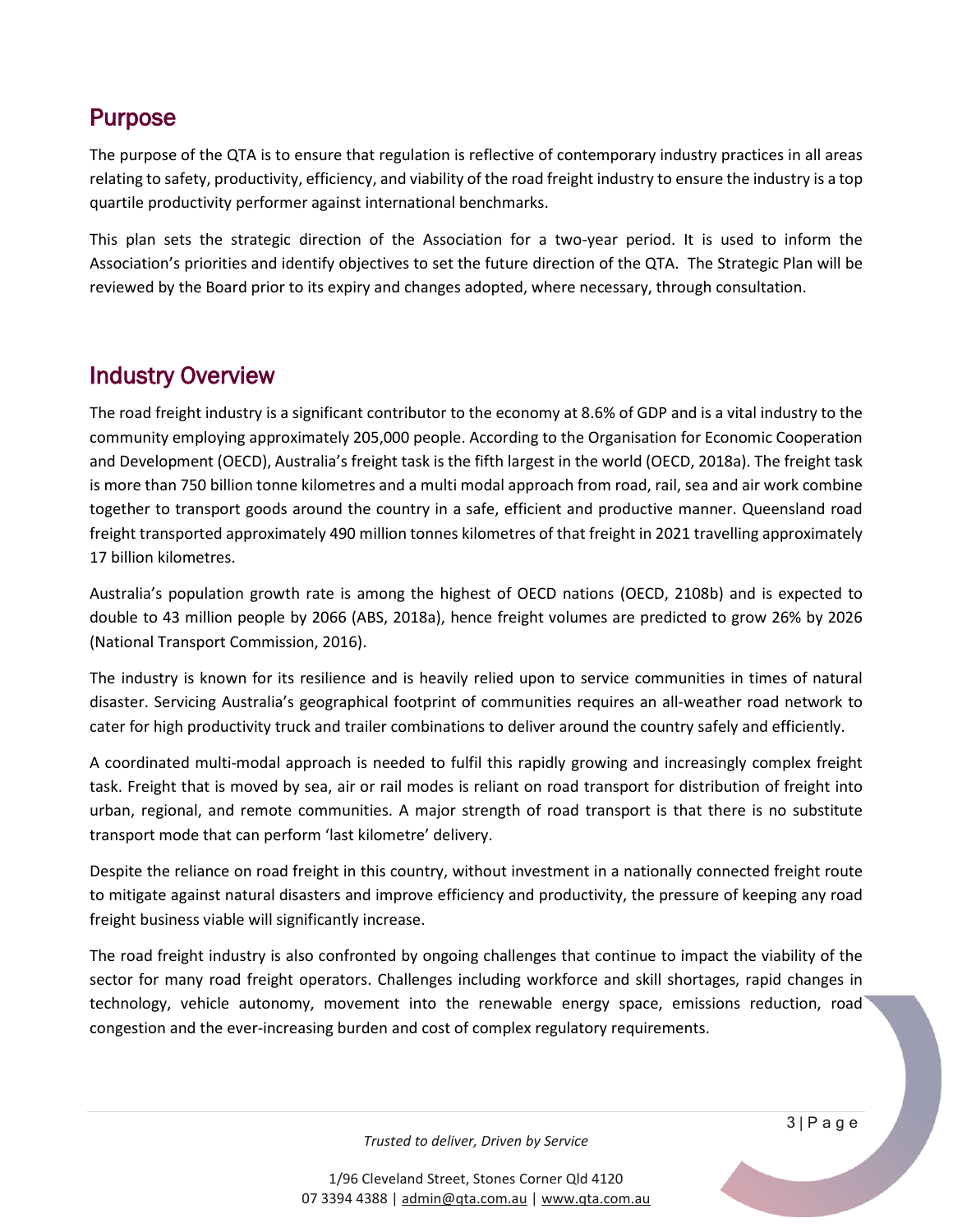Solving the challenges of the road freight sector in Australia requires leadership from all layers of government coupled with strong common sense policy settings. This is fundamental to enabling the industry to operate in a safe environment, utilising the most cost effective and productive vehicle combinations for the efficient delivery of freight around the country.

The market needs to be balanced across the road freight sector to ensure true competition prevails for large and small operators. The major fleets have some price-setting power, whereas the smaller operators are more 'pricetakers', and in a relatively weaker position to negotiate due to the large amount of competition in the market. In addition, smaller operators have a disproportionately high administrative and regulatory cost burden. The growing freight task will only exacerbate these costs and may cause smaller operators to exit the industry.

The composition of the heavy vehicle fleet has changed rapidly over time with the adoption of newer, more productive and safer vehicle combinations. However, the responsibility for road supply investment decisions is fragmented amongst many departments and road agencies at the Commonwealth, State, and local level.

This diffusion of responsibility among the Regulators, National Bodies, State Road Managers, over 500 Regional Councils and Local Governing Bodies, along with the competing interests among these bodies prevents purposeful transport reform from being achieved. Furthermore, this leads to the situation where no one agency can make the tough and logical decisions around long term investment in road infrastructure and supply reform.

The inconsistencies in access for high productivity and general access vehicles across the national road network continues to impede productivity, efficiency, and safety and ultimately the viability of the road freight sector. Improving the national road network to create connected freight routes will accelerate the investment by road freight businesses in high productivity vehicle combinations. This will improve congestion and safety, reduce operational costs and give business the confidence to plan fleet renewal and investment more effectively.

Both State and National Governments need to make these progressive decisions for the future of the road freight sector, our communities and to keep pace with the efficiency demands of competition in an international facing economy.

### <span id="page-3-0"></span>Relevance of the Association

Freight is critical to the Australian economy. In a country which covers a vast geographical area, Queensland has the most decentralised communities. Road freight is critical to ensure the supply of freight to these urban, rural and remote communities.

The road freight industry also supports the heavy vehicle manufacturing industry in Queensland which currently includes the manufacturing businesses of major heavy vehicle and trailer manufacturing brands. These businesses are global leaders in heavy vehicle innovation and design, efficiency practices, productivity, and safety in the road freight industry.

As the peak industry body for the road freight industry in Queensland, the QTA represents operators of all sizes, from all sectors and areas of the State, suppliers, manufacturers, and stakeholders who make up an industry that is a major contributor to the economy.

*Trusted to deliver, Driven by Service*

1/96 Cleveland Street, Stones Corner Qld 4120 07 3394 4388 | [admin@qta.com.au](mailto:admin@qta.com.au) | [www.qta.com.au](http://www.qta.com.au/)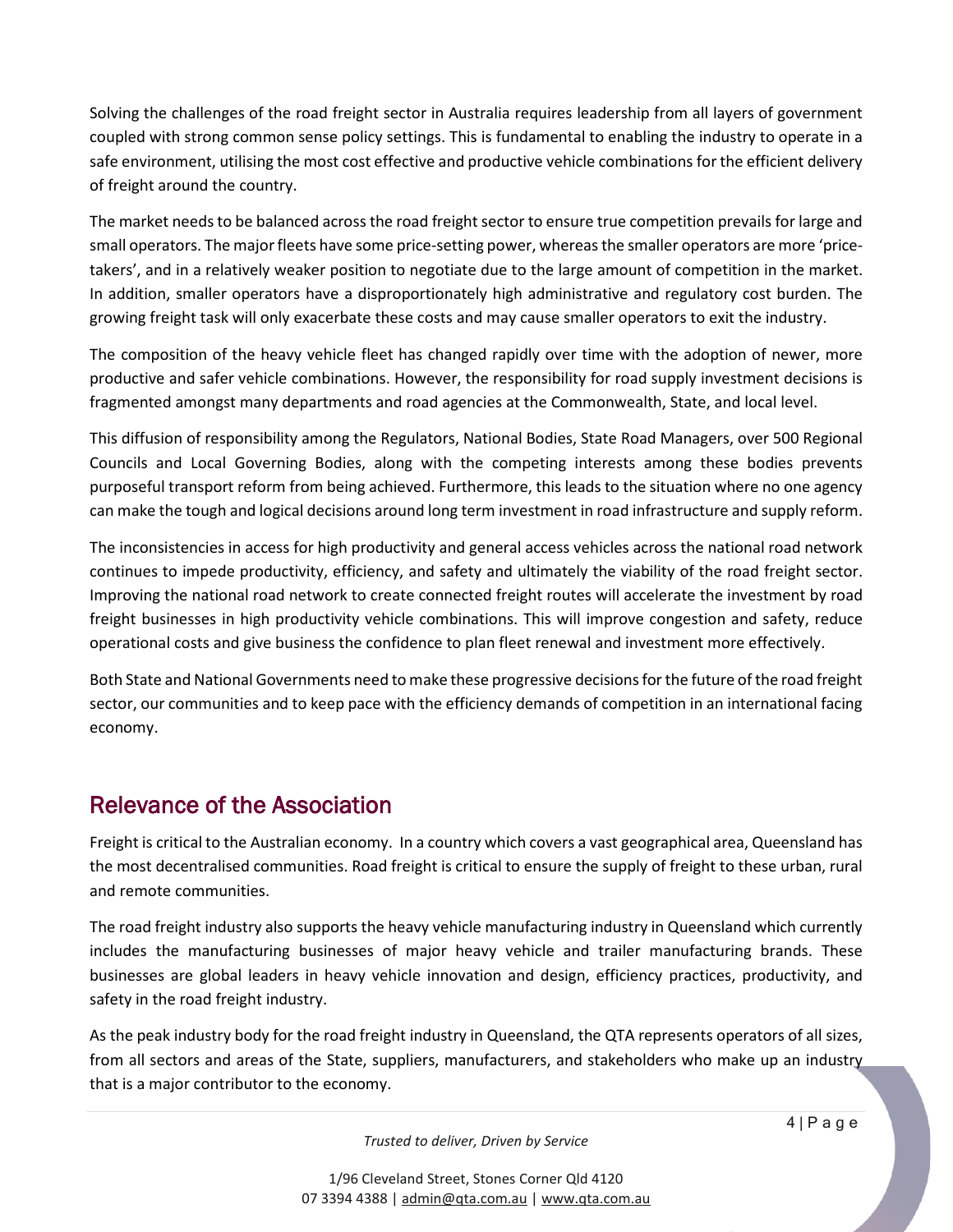The Association advocates for progressive investment in value drivers for road infrastructure, fosters innovation in safety, road and transport technology and represents members interests in the areas of heavy vehicle policy, safety, workplace law and skilling and training.

## <span id="page-4-0"></span>Guiding Principles

- a) Enabling the road freight industry to conduct operations safely and profitably in Queensland and nationally.
- b) Ensuring the freight task is underpinned within a credible and sustainable legislative framework.
- c) The administration of all the legislation affecting the road freight industry is implemented fairly.

## <span id="page-4-1"></span>Core Values

INTEGRITY – practice apolitical professional advocacy that represents the interests of members in a strategic, certain, and diplomatic manner.

SERVICE – build a sustainable Association through excellence in responsive, relevant, and personal service.

INNOVATION –adapt to changing industry needs and deliver advocacy and services that embrace contemporary thinking.

TRUST – maintain and build the reputation of the Association as the voice of the road freight industry in Queensland that delivers tangible and relevant outcomes.

VALUE – reinforce the Association's drive to create value for the membership by regularly renewing business practices, purposeful advocacy, tailored services, and personalised support.

# <span id="page-4-2"></span>Strategic Themes



*Trusted to deliver, Driven by Service*

1/96 Cleveland Street, Stones Corner Qld 4120 07 3394 4388 | [admin@qta.com.au](mailto:admin@qta.com.au) | [www.qta.com.au](http://www.qta.com.au/)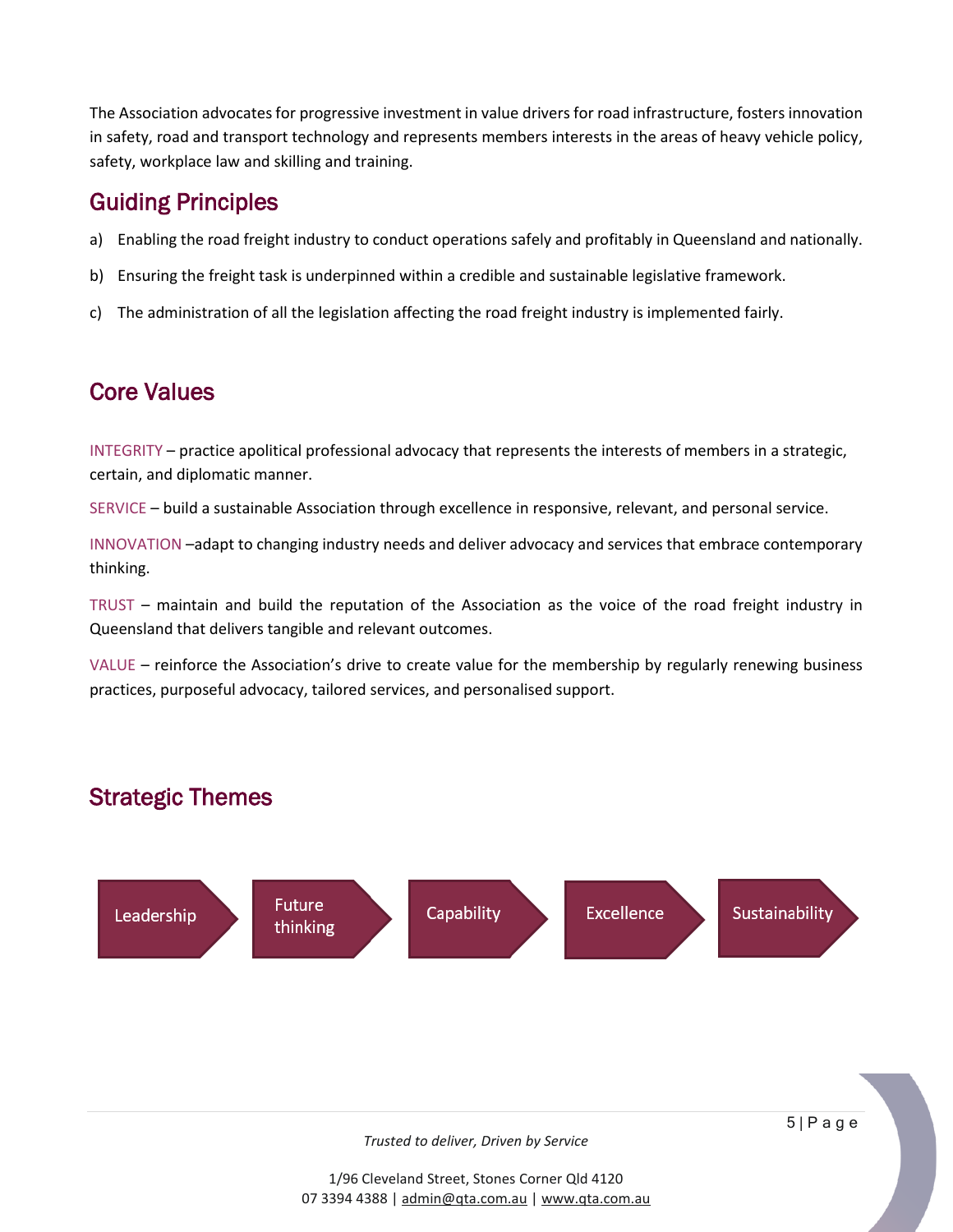# <span id="page-5-0"></span>Strategic Priorities



#### 1. Advocacy and Influence

Solving the challenges to the road freight sector in Australia requires leadership from industry associations to consult with all layers of government to inform strong common sense policy settings. Achieving tangible outcomes for our membership and industry relies on clear, consistent, and certain advocacy to inform government on policy direction that will enable the road freight industry to operate in a safe, productive and efficient way. Industry intelligence gained from strong engagement with the membership and industry will reliably inform government that our advocacy is reflective of industry opinion and need. Regular open communication with the membership engages them in the advocacy process, provides them with an understanding of our engagement style, and establishes trust in our reputation to represent them effectively.

#### 2. Innovation and Efficiency

A dynamic, innovative, and competitive road freight industry is crucial to the prosperity and growth of our country – it stimulates employment opportunities and drives economic growth. To achieve this, focus needs to be placed on advocating for progressive investment in value drivers for road infrastructure, fostering innovation in safety, promoting road and transport technology, supporting the adoption of zero emission heavy vehicles, and enabling industry to operate efficiently and productively.

#### 3. Legislative Framework

The responsibility for road supply investment decisions is fragmented amongst many departments and road agencies at the Commonwealth, State, and local level. This diffusion of responsibility among the Regulators, National Bodies, State Road Managers, over 500 Regional Councils and Local Governing Bodies, along with the competing interests among these bodies prevents purposeful transport reform from being achieved. Furthermore, this leads to the situation where no one agency can make the tough and logical decisions around long term investment in road infrastructure and supply reform.

*Trusted to deliver, Driven by Service*

1/96 Cleveland Street, Stones Corner Qld 4120 07 3394 4388 | [admin@qta.com.au](mailto:admin@qta.com.au) | [www.qta.com.au](http://www.qta.com.au/) 6 | Page